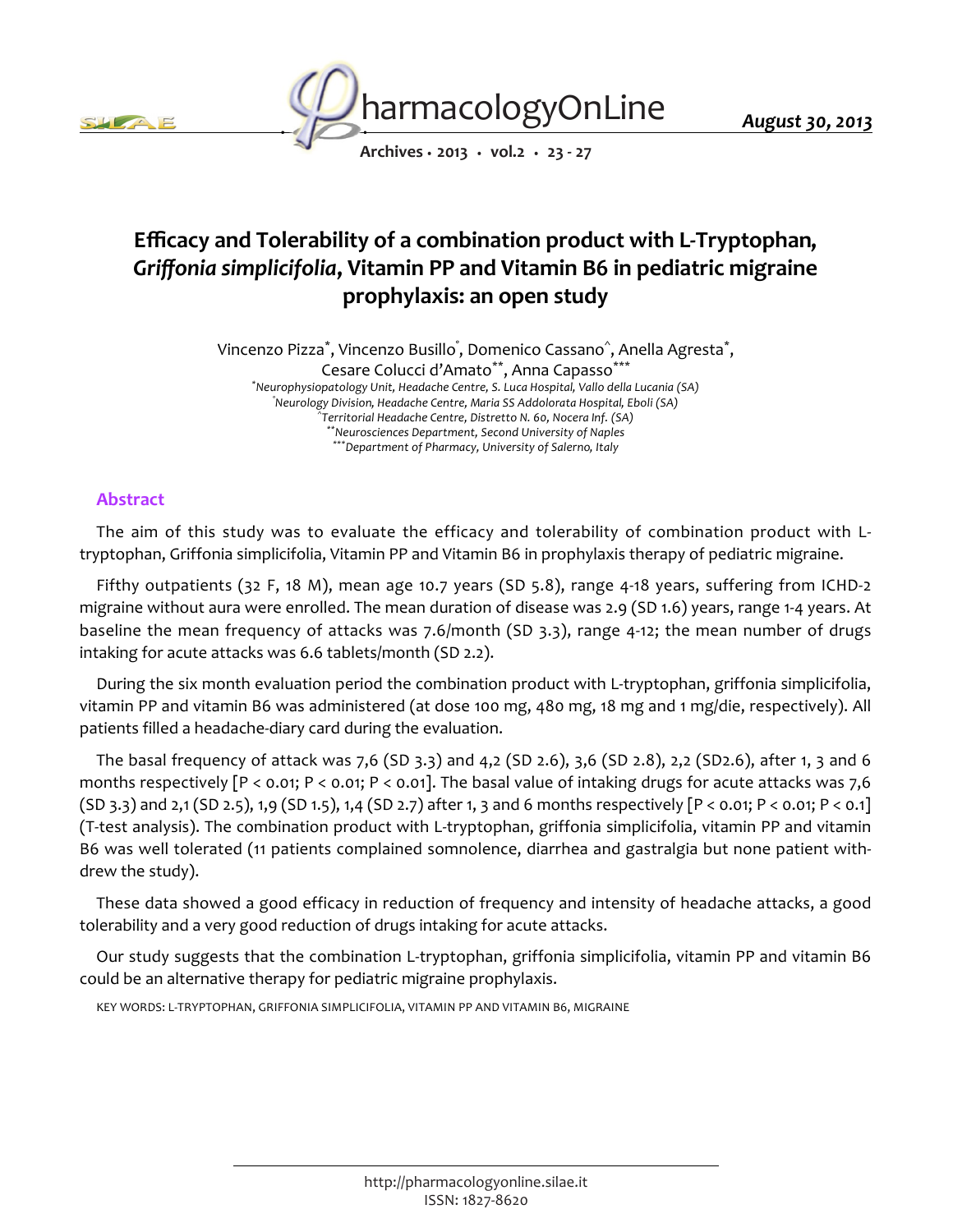### *Introduction*

*Migraine is a neuro-vascular syndrome characterised by recurrent headache attacks associated with photophobia, phonophobia, nausea and vomiting. Migraine occurs in about 18 % of women and 6% of men, regardless of race or geographical location [1]. Currently, migraines are divided into two categories: migraine without aura (previously termed common migraine), and migraine with aura (previously also termed classical migraine) preceeded by a 15-20 minute episode of visual or sensory aura. Auras are most commonly visual alterations, such as hemianopsic field defects and scotomas that enlarge and spread peripherally [2] Visual auras are associated with spreading cortical depression; sensory auras are usually experienced as paraesthesias of the arm and face.*

*While the exact etiology of migraine headaches is unknown, several theories have been proposed. The vascular theory attributes migraines to an initial intra-cranial arterial vasoconstriction, resulting in reduced blood flow to the visual cortex, followed by a period of extra-cranial vasodilation [3]. Modern imaging techniques have shown that during a common migraine attack there are in fact only minor changes in cerebral blood flow, and the proposed initial vasoconstrictive phase may actually last much longer than the aura [4]. It has also been hypothesised that migraine sufferers have an inherent vasomotor instability and are more susceptible to the vasodilatory effects of certain physical and chemical agents. This point of view has been reinforced by the observation that organic nitrates, which are capable of delivering nitric oxide, trigger migraine attacks in migraineurs, at low doses, ineffective in normal subjects [5] .*

*Moskowitz's theory involves the trigeminovascular complex, which links the aura and the headache of migraine [6] (Moskowitz, 1984). In this theory the trigeminovascular neurons release substance P and other neuro-transmitters in response to various triggers .*

*Migraine is a common disorder also in children. Estimates indicate that 3.5-5% of all children will* 

*experience recurrent headaches consistent with migraine. As in adults, most children (approximately 60%) have migraine without aura. Approximately 18% have only migraine with aura, 13% have both, and 5% experience only aura [7-9].*

*Migraines are incapacitating, throbbing headaches frequently located in the temples or frontal head regions. In children, the headaches are often bilateral (frontotemple) and may be nonthrobbing. Aura is infrequent prior to age 8 years. During the migraine episode, the child often looks ill and pale. Nausea and vomiting are frequent, particularly in young children. Patients avoid light (photophobia), noise (phonophobia), strong odors, and movement. Relief typically follows sleep [7-9].*

*Initial evaluation focuses on excluding other conditions. Management consists of identifying triggering factors, providing pain relief, and considering prophylaxis.*

*Conditions that are relatively common in the pediatric population and are thought to be variations and/or precursors of migraine include the following:*

- *· Benign paroxysmal vertigo*
- *· Cyclic vomiting*
- *· Paroxysmal torticollis*
- *· Transient global amnesia Rare in children*
- *· Acute confusional migraine*

*Migraine drug treatment, both in adult and pediatric patients, aims either to blunt the headache attack or to reduce the intensity and the frequency of the attacks (preventive treatments), particularly when they are frequent and characterized by intense pain. Triptans can be considered as the most important drugs for the treatment of the attack; they act on 5-HT1B/D/F receptors located on presynaptic trigeminal nerve endings, and, possibly on vascular smooth muscle and in CNS [10]. Other symptomatic drugs include NSAIDs and ergotamine. Several different drug treatments have been*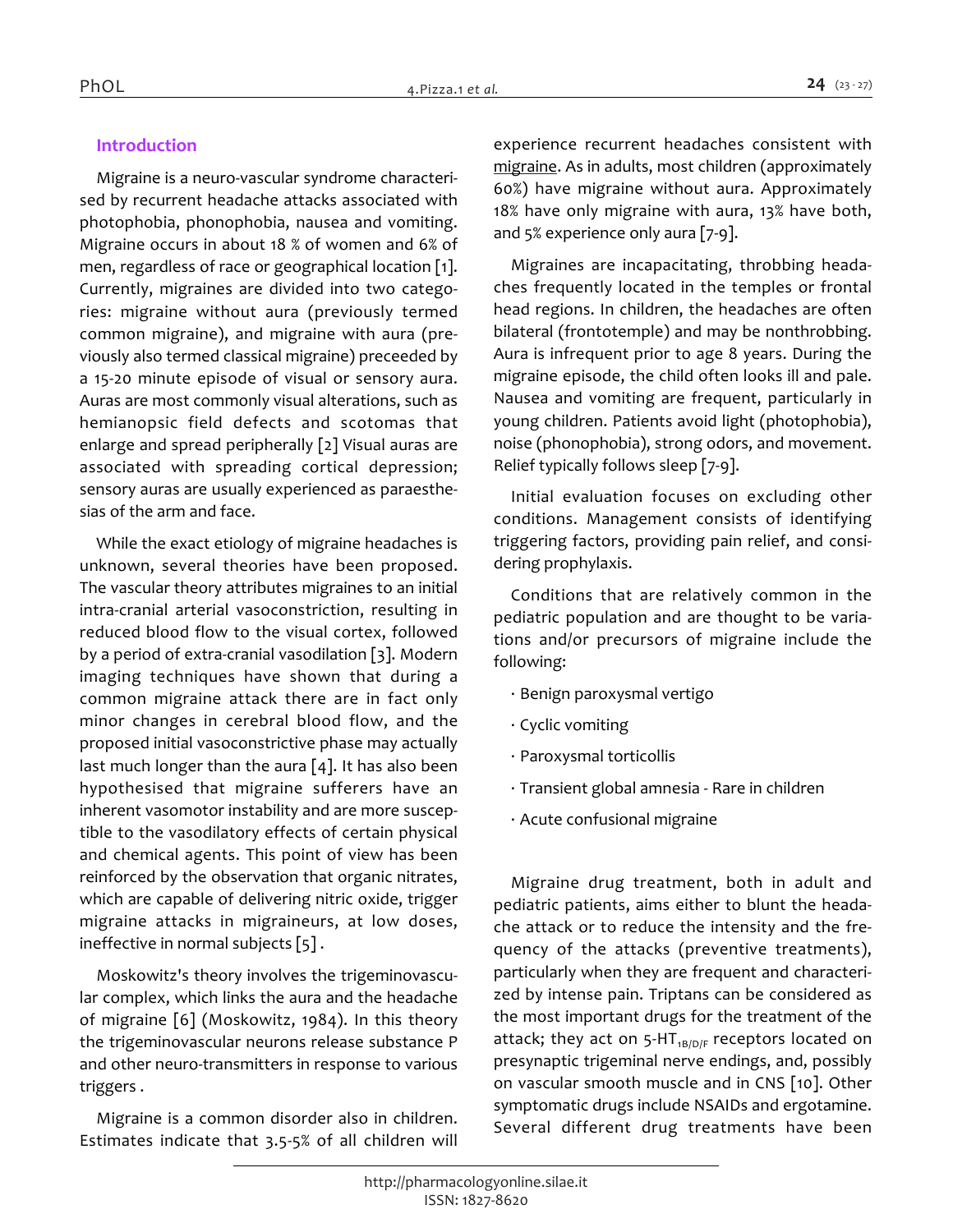*attempted to decrease the intensity and the frequency of migraine attacks; these include betablockers, tricyclics such as amitriptyline, some 5-HT<sup>2</sup> receptor antagonists such as methysergide and pizotifen, calcium antagonists such as flunarizine [11]. Non-conventional treatments, such as acupuncture, have also revealed some efficacy in migraine prevention [12]. In addition to these numerous preventive treatments, some minerals, coenzymes and vitamins, often designed as micro-nutrients rather than drugs, have been shown to be effective in migraine prevention or could be considered as a potential approach.*

*Therefore, the aim of this study was to evaluate the efficacy and tolerability of combination product with L-tryptophan, Griffonia simplicifolia, Vitamin PP and Vitamin B6 in prophylaxis therapy of pediatric migraine.*

#### *Methods and Patients*

*The study was performed and approved by Neurophysiopatology Service, Headache Centre, S. Luca Hospital, Vallo della Lucania (SA),Italy.*

*We have studied fifthy outpatients (32 F, 18 M), mean age 10.7 years (SD 5.8), range 4-18 years, suffering from ICHD-2 migraine without aura were enrolled. The mean duration of disease was 2.9 (SD 1.6) years, range 1-4 years. At baseline the mean frequency of attacks was 7.6/month (SD 3.3), range 4-12; the mean number of drugs intaking for acute attacks was 6.6 tablets/month (SD 2.2).*

*During the six month evaluation period the combination product with L-tryptophan, griffonia simplicifolia, vitamin PP and vitamin B6 was administered (at dose 100 mg, 480 mg, 18 mg and 1 mg/die, respectively). All patients filled a headache-diary card during the evaluation.*

*Demographic data, including weight, drugs dosage and duration of treatment, were collected and analyzed. History of pediatric's patients previous migraine treatments and their outcome was analyzed. The frequency of attack/days were*  *evaluated as well as the type, severity, and prevalence of side effects were also evaluated. Another parameter of the valuation was intaking drugs for acute attacks.*

*We used paired t-test to compare the value of each parameter before the initiation of drugs treatment to the corresponding value at the last follow-up after treatment initiation. The level of significance was set at p<0.05.*

#### *Results and Conclusions*

*The results of our study indicate that the basal frequency of attack was 7,6 (SD 3.3) and 4,2 (SD 2.6), 3,6 (SD 2.8), 2,2 (SD2.6), after 1, 3 and 6 months respectively [P < 0.01; P < 0.01; P < 0.01]. The basal value of intaking drugs for acute attacks was 7,6 (SD 3.3) and 2,1 (SD 2.5), 1,9 (SD 1.5), 1,4 (SD 2.7) after 1, 3 and 6 months respectively [P < 0.01; P < 0.01; P < 0.1] (T-test analysis). The combination product with L-tryptophan, griffonia simplicifolia, vitamin PP and vitamin B6 was well tolerated (11 patients complained somnolence, diarrhea and gastralgia but none patient withdrew the study).*

*These data showed a good efficacy in reduction of frequency and intensity of headache attacks, a good tolerability and a very good reduction of drugs intaking for acute attacks.*

*In this retrospective study of migraine pediatric patients, the combination L-tryptophan, griffonia simplicifolia, vitamin PP and vitamin B6 could be an alternative therapy for pediatric migraine prophylaxis.*

*The results of the present study may be supported by previous studies indicating that Ltryptophan, griffonia simplicifolia, vitamin PP and vitamin B6 could be an alternative therapy for migraine prophylaxis also in pediadric patients.*

*Regarding the efficacy of 5-HTP in migraine, in a 6-month trial of 124 people, 5-HTP (600 mg daily) proved equally effective as the standard drug methysergide [13]. The most dramatic benefits seen were a reduction in the intensity and duration of*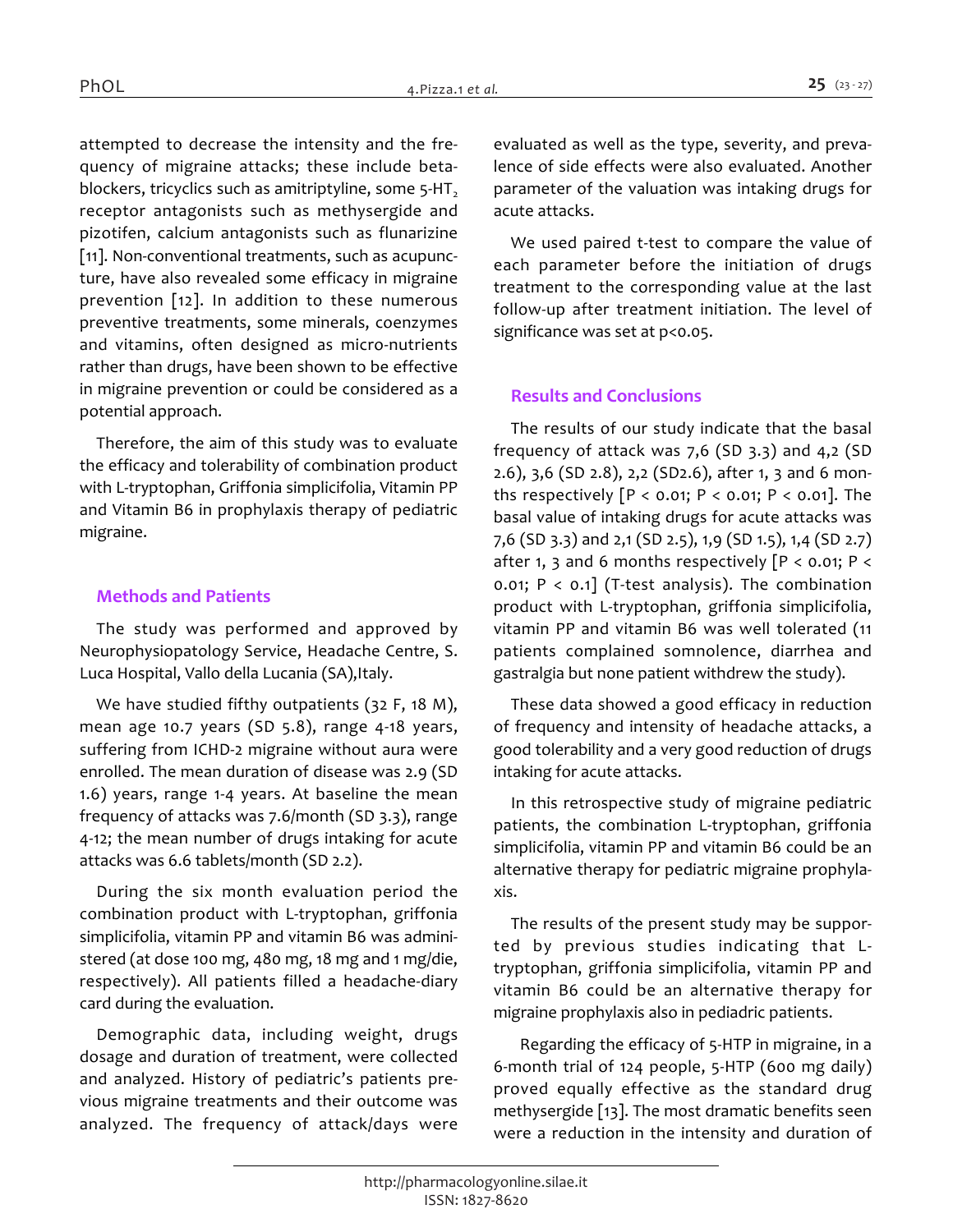*migraines. Since methysergide has been proven better than placebo for migraine headaches in earlier studies, the study results provide meaningful, although not airtight, evidence that 5-HTP is also effective.*

*Similarly good results were seen in another comparative study, using a different medication and 5-HTP (at a dose of 400 mg daily) [14].*

*However, in one study, 5-HTP (up to 300 mg daily) was less effective than the drug propranolol [15]. Other studies that are sometimes quoted as evidence that 5-HTP is effective for migraines actually enrolled adults or children with many different types of headaches (including migraines) [16-18].*

*In our study, the beneficial effects of Griffonia simplicifolia are because of the amino acid 5 hydroxytryptophan (5-HTP), which is found in the herb's seeds. The compound is extracted from the seeds and taken as a dietary supplement.*

*In conclusion, our study suggests that the combination L-tryptophan, griffonia simplicifolia, vitamin PP and vitamin B6 could be an alternative therapy for pediatric migraine prophylaxis without significative side effects thus suggesting that the above drugs could be an alternative therapy for pediatric migraine prophylaxis.*

*Furthermore, our data showed a good efficacy in reduction of frequency and intensity of headache attack, a good tolerability and a very good reduction of drugs intaking for acute attacks.*

#### *References*

- *[1] Stewart, W.F., Lipton, R.B., Celentano, D.D. and Reed M.L.. (1992) Prevalence of migraine headache in the United States: relation to age, income, race, and other sociodemographic factors. JAMA 267, 64-69.*
- *[2] Greenberg, D. (1993). In "Clinical Neurology". pp. 88-89. Appleton &Lange, Norwalk,CT.*
- *Hering-Hanit, R., Gadoth, N, Yavetz, A., Gavendo , S. and Sala, B. (2001). Is blood hmocysteine elevated in migraine? Headache 41: 779.781.*
- *[3] Wolff, H.G. (1963). Headache and Other Head Pain. 2nd Ed. Oxford University Press, New York.*
- *[4] Campbell, J.K. and Caselli, R.J. (1991) Headache and other craniofacial pain.. In: Bradley WG, Daroff RB, Fenichel GM, Marsden CD, eds. Neurology in Clinical Practice, Vol. II, pp.*

*1525-1526. Butterworth-Heinemann ,Boston.*

- *[5] Thomsen, L.L., Iversen, H.K., Brinck, T.A. and Olesen, J. (1993). Arterial supersensitivity to nitric oxide (nitroglycerin) in migraine sufferers. Cephalalgia 13, 395-399.*
- *[6] Moskowitz, M.A. (1984). The neurobiology of vascular head pain. Ann. Neurol.16, 157-168.*
- [7] Bille B et al: Prophylaxis of migraine in children. Headache *1977, 17: 61-3*
- *[8] Adelman JU et al: Migraine prevention medication: a rappresail. Cephalalgia 1998, 18: 605-11*
- *[9] Wasiewski WW: Preventive therapy in pediatric migraine. J Child Neurol 2001, 16, 71-8*
- *[10] Ferrari, M.D., Goadsby, P.J., Roon, K.I. and Lipton, R.B. (2002). Triptans (serotonin, 5-HT1B/1D agonists) in migraine: detailed results and methods of a meta-analysis of 53 trials. Cephalalgia. 22, 633-658.*
- *[11] Diener, H.C., Kaube, H. and Limmroth, V. (1998). Practical guide to the management and prevention of migraine. Drugs 56, 811-824.*
- *[12] Allais, G., De Lorenzo, C., Quirico, P.E., Airola, G., Tolardo, G., Mana, O., and Benedetto, C. (2002). Acupuncture in the prophylactic treatment of migraine without aura: a comparison with flunarizine. Headache 42, 855-861.*
- *[13] De Benedittis G, Massei R. Serotonin precursors in chronic primary headache. A double-blind cross-over study with L-5- Hydroxytryptophan vs. placebo. J Neurosurg Sci. 1985;29:239-248.*
- *[14] Ribeiro CAF. L-5-Hydroxytryptophan in the prophylaxis of chronic tension-type headache: a double-blind, randomized, placebo-controlled study. Headache. 2000;40:451-456.*
- *[15] Ceci F, Cangiano C, Cairella M, et al. The effects of oral 5 hydroxytryptophan administration on feeding behavior in obese adult female subjects. J Neural Transm. 1989;76:109- 117.*
- *[16] Cangiano C, Ceci F, Cascino A, et al. Eating behavior and adherence to dietary prescriptions in obese adult subjects treated with 5-hydroxytryptophan. Am J Clin Nutr. 1992;56:863-867.*
- *[17] Cangiano C, Ceci F, Cairella M, et al. Effects of 5- Hydroxytryptophan on eating behavior and adherence to dietary prescriptions in obese adult subjects. Adv Exp Med Biol. 1991;294:591-593.*
- *[18] Cangiano C, Laviano A, Del Ben M, et al. Effects of oral 5 hydroxy-tryptophan on energy intake and macronutrient selection in non-insulin dependent diabetic patients. Int J Obes Relat Metab Disord. 1998;22:648-654.*